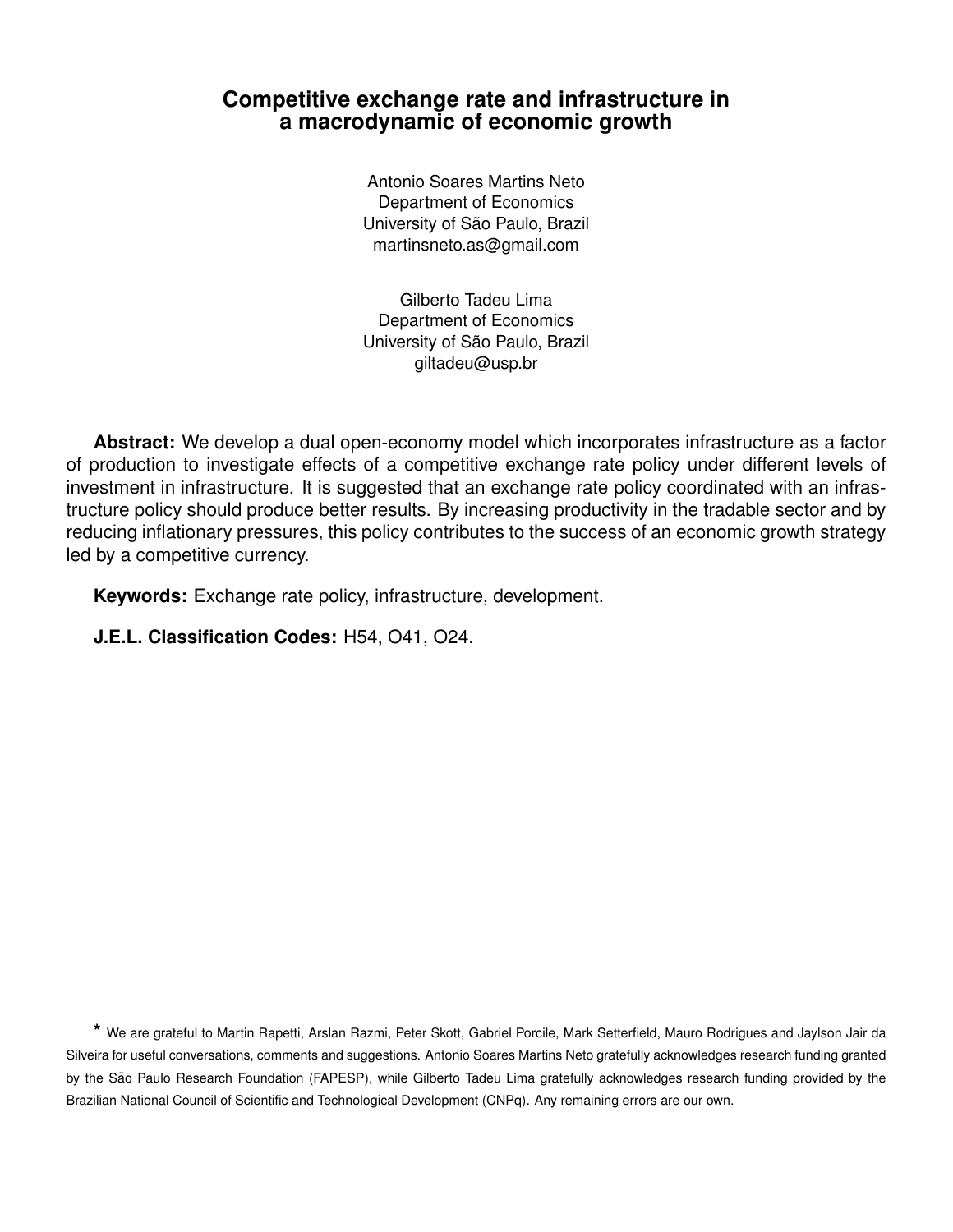## **1 Introduction**

Within a developmental approach, a competitive, undervalued exchange rate appears as a key factor to foster economic growth. Although there is not a consensus about the channel through which the exchange rate interacts with growth – by the alleviation of the balance-of-payment constraints, increase in aggregate savings and investment (see Glüzmann et al., 2012 and Razmi et al. 2012b), or gains in productivity in the tradable sector (for example, Rodrik 2008) –, recent empirical studies found robust evidence that a competitive exchange rate positively affects economic growth.

Rodrik (2008), observing that an exchange rate devaluation stimulates growth, found evidence that these results are especially valid for developing countries. Razmi et al. (2012a) find that currency devaluation is a major inducer of investment, with the evidence suggesting that the effect of undervaluation is larger and more robust for developing economies. Several other studies reinforce the role of competitive exchange rates in episodes of growth (Hausman et al. 2005, Gala 2008 and Razmi et al. 2012a) and exchange overvaluation as responsible for episodes of stagnation (Johnson et al., 2006).

Recent episodes of sustainable growth experienced by Korea, Taiwan, Singapore and, most recently, China, corroborate the role of a competitive exchange rate as inducer of growth. Similarly, countries that sustained their currency overvalued have experienced low growth trajectories, as were the cases of Brazil and Argentina during the 1990s (ECLAC, 2001).

Additionally to the aforementioned empirical results, the theoretical literature has more recently focused on aspects related to the coordination of policies that influence the feasibility of a growth strategy led by a competitive exchange rate, the effect of exchange rate policy in an environment of heterogeneous preferences on the exchange rate, and the importance of the tradable sector for the success of this strategy.

The importance of the tradable sector is analyzed in Rodrik (2008). After empirically verifying the positive relationship between episodes of growth led by competitive exchange rates and capacity expansion of the tradable sector, the author builds a formal model that evaluates the process. Rodrik assumes that in developing countries the tradable sector suffers disproportionately from existing distortions, and an exchange rate policy is a way to compensate such disturbances. Developing countries achieve better results when they are able to alter relative profitability in favor of the tradable sector, especially industry.

Lima and Porcile (2013) use a dynamic model of capacity utilization and growth – where agents have heterogeneous preferences regarding the real exchange rate – to investigate how the latter is related to the functional income distribution and aggregate demand. By incorporating interclass and intraclass conflicts over the preferred real exchange rate, the authors incorporate the possibility of a contractionary devaluation. A competitive exchange rate policy can lower the share of wages in income and reduce aggregate demand, capacity utilization and economic growth.

Rapetti (2013) uses a dual economy model to explore how aggregate demand and its effect on inflation can block the growth response of an exchange rate policy. Within the proposed framework, currency devaluation changes the relative profitability of the tradable sector, which is characterized by increasing returns. Especial attention is given to the inflationary pressures from non-tradables and wages, which may prevent the tradable sector from developing. The author concludes that policies' coordination, especially on domestic demand and wage growth, makes the strategy viable.

However, the literature on competitive exchange rate and economic growth has paid scant attention to the importance of supply policies. The existence of an appropriate production structure, especially concerning infraestructure, is essential to promoting sustainable growth. Nurkse (1953), Rosenstein-Rodan (1957), and Hirschman (1961), for instance, emphasized the important role of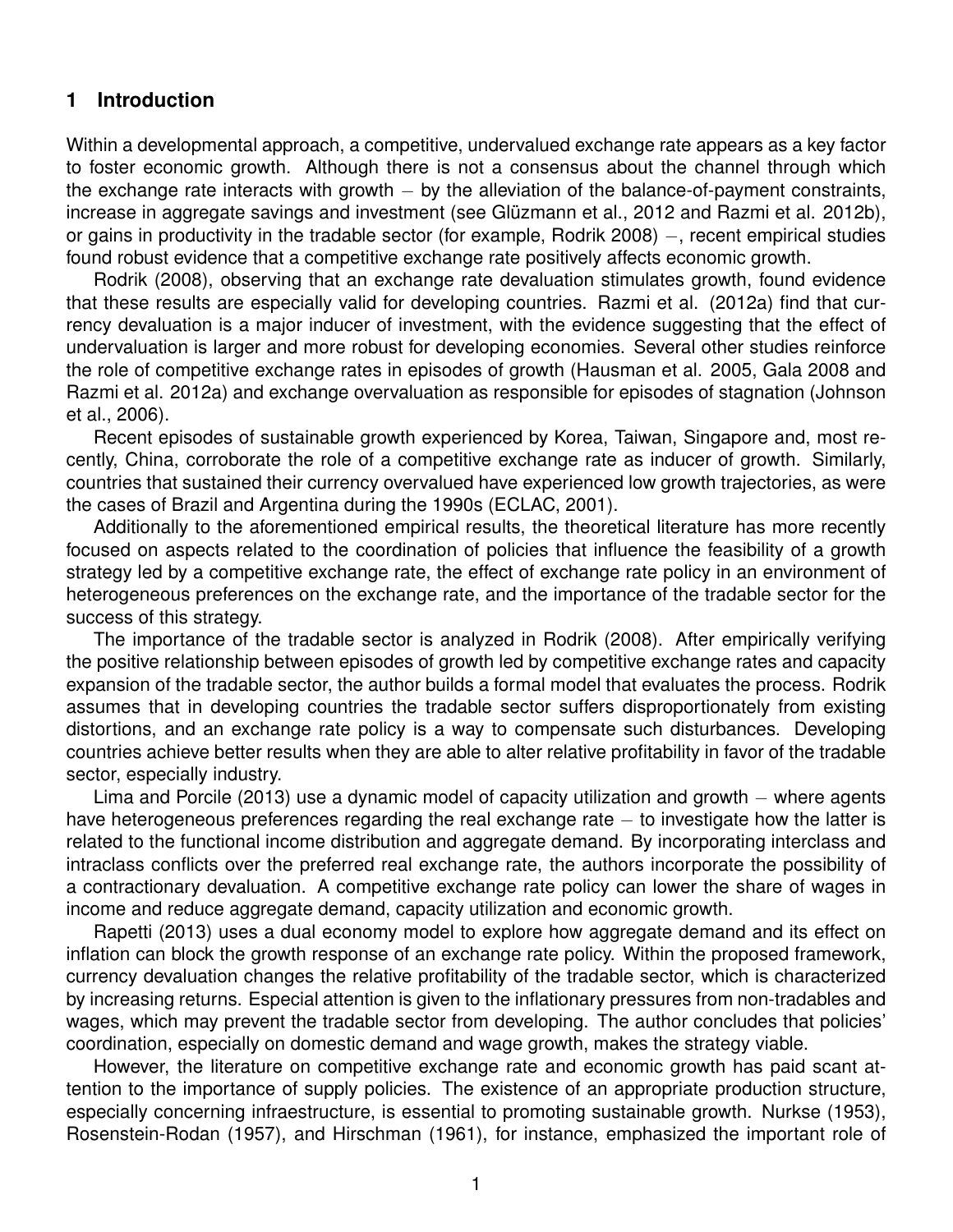infrastructure in the emergence of supply-side externalities and the enhancement of other activities. Lewis (1979), in his Nobel Prize lecture, highlighted that "growth requires physical infrastructure and trained manpower even when its purpose is only to export primary produce". In recent contributions, Barro (1990), Turnovsky and Fisher (1995), Agénor (2012), and Glomm and Ravikumar (1994) theoretically investigated the positive effects of public spending on infrastructure. Several empirical studies found evidence of such positive effects, such as Aschauer (1989a and 1989b), Munnel (1992), Gramlich (1994), and Rivas (2003).

In recent years, however, investment in infrastructure has been reduced in many developing countries, mostly Latin America's economies (see for example Perrotti and Sánchez, 2011). This increasing gap in infrastructure has affected the productivity of these countries and accounted for a considerable part of the increasing output gap in Latin America, relative to Asian and developed countries (Calderón and Servén, 2003).

Along with a decreasing investment in infrastructure, the debate about the importance of a competitive exchange rate has become more intense in those countries. Understood as a key determinant of competitiveness, an undervalued exchange rate is frequently considered as a policy to trigger a process of rapid growth. Even though the issue of competitiveness includes several aspects, the focus on the exchange rate has sometimes been disproportionate, which may compromise its success. Within a process of rapid development, several other circumstances and policies can determine the path of an economy.

This paper contributes to the existing literature by investigating, by means of a theoretical model, some effects of exchange rate policy in environments characterized by different levels of investment in infrastructure. While Rapetti (2013) – from which the model herein draws a great deal – focuses on the importance of conducting an exchange rate policy along with aggregate demand policies, we aim to explore some channels through which supply policies can facilitate the success of a competitive exchange rate policy. It is suggested that the complementarity between an exchange rate policy and an infrastructure policy may generate better outcomes. By increasing productivity in the tradable sector through additional investment in infrastructure, the economy may require a lower devaluation in order to start an acceleration of growth, which reduces the extent of exchange rate pass-through consequences. At the same time, enhanced productivity in the non-tradable sector increases its supply of goods, which prevents domestic inflation from eroding the external competitiveness of the economy.

The remainder of the paper is organized as follows. Section 2 describes the structure of the model, while Section 3 analyses its dynamic behavior. Section 4 analyses the coordination of infrastructure and exchange rate policies. The paper closes with a summary of the main conclusions derived along the way.

# **2 The Model**

Consider a small open economy with two sectors, tradable (T) and non-tradable (N), populated by three types of agents: households, firms and government. The economy is open to trade and finance, and since the exchange rate is credibly fixed<sup>1</sup>, the interest parity condition imposes that:

<sup>&</sup>lt;sup>1</sup>In the context of fixed exchange rates in which surprise devaluations increase output, credibility becomes an essential attribute. When the outcome of a devaluation is likely to be expansionary, credibility will be assured only if policymakers are significantly concerned with inflation. Our assumption, thus, implies that the market trusts the government's commitment to avoid inflation.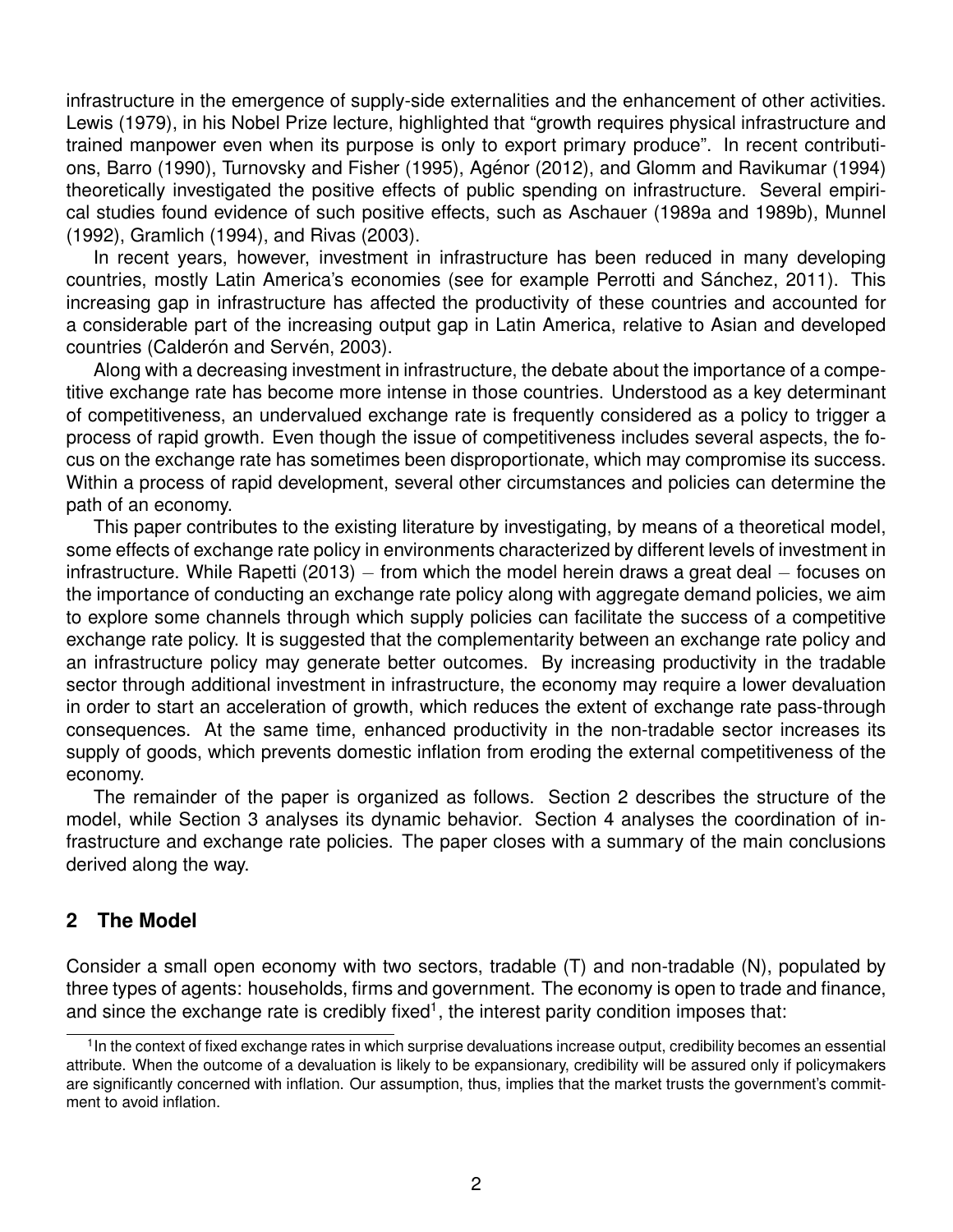$$
i = i^* \tag{1}
$$

where  $i$  is the domestic interest rate and  $i^*$  is the international one. This assumption also implies that as the balance of payments always adjust to imbalances in the current account, the external balance is not explicitly modeled. For simplicity, population (which is equal to the available labor force) is assumed to remain constant:

$$
L = L_T + L_N + U \tag{2}
$$

where  $L_T$  and  $L_N$  are the labor force employed in the tradable sector and non-tradable sector, respectively, and  $U$  is unemployment. The tradable sector operates with a production function with increasing returns due to infrastructure externalities:

$$
Y_T = G^\chi K^\alpha L_T^{1-\alpha} \tag{3}
$$

where  $\alpha \in (0,1)$  and  $\chi \in (0,1)$ , K is the private capital stock, G denotes non-tradable infrastructural goods and services provided by the government and  $L<sub>T</sub>$  is the corresponding labor input. Therefore, these public infrastructural goods and services allow the tradable sector to operate under increasing returns to scale. Unlike Agénor and Canuto (2012), for instance, we do not distinguish between basic and advanced infrastructure. As it turns out, infrastructure is broadly defined to include roads, ports, airports, electricity, basic telecommunications, advanced information, and communication technologies. However, it is likely that within a process of development, more advanced infrastructure is prioritized.

As in Park and Philippopoulos (2004), we assume that the government taxes the firms' capital stock carried over from the previous period. The government taxes the capital stock of the tradable sector at a constant rate  $\tau \in (0,1)$  and its budget constraint is given by:

$$
G = \tau K \tag{4}
$$

Using equation (4), equation (3) can be rewritten as:

$$
Y_T = \tau^{\chi} (1 - \tau)^{\alpha} K^{\alpha + \chi} L_T^{1 - \alpha}
$$
\n
$$
\tag{5}
$$

The price of the traded good is internationally determined:

$$
P_T = E P_T^* \tag{6}
$$

where  $E$  is the nominal exchange rate, defined as the price of the foreign currency in terms of the domestic currency,  $P_T$  is the domestic price, and  $P_T^{\ast}$  is the foreign price.

Given the stock of capital and wage, and assuming atomistic competition and hence price-taking behavior, the representative firm in the tradable sector exerts a demand for labor at any moment by standard profit-maximizing criteria:

$$
L_T = (1 - \tau)\tau^{\frac{\chi}{\alpha}} \left[ \frac{(1 - \alpha)}{w_T} \right]^{\frac{1}{\alpha}} K^{\frac{\chi + \alpha}{\alpha}} \tag{7}
$$

where  $w_T \equiv \frac{W_T}{P_T}$  $\frac{W_T}{P_T}$  is the tradable product wage.

As the infrastructural input is external to firm's decisions, profits in the tradable sector can be obtained by substituting (7) into the first order condition of the choice of capital: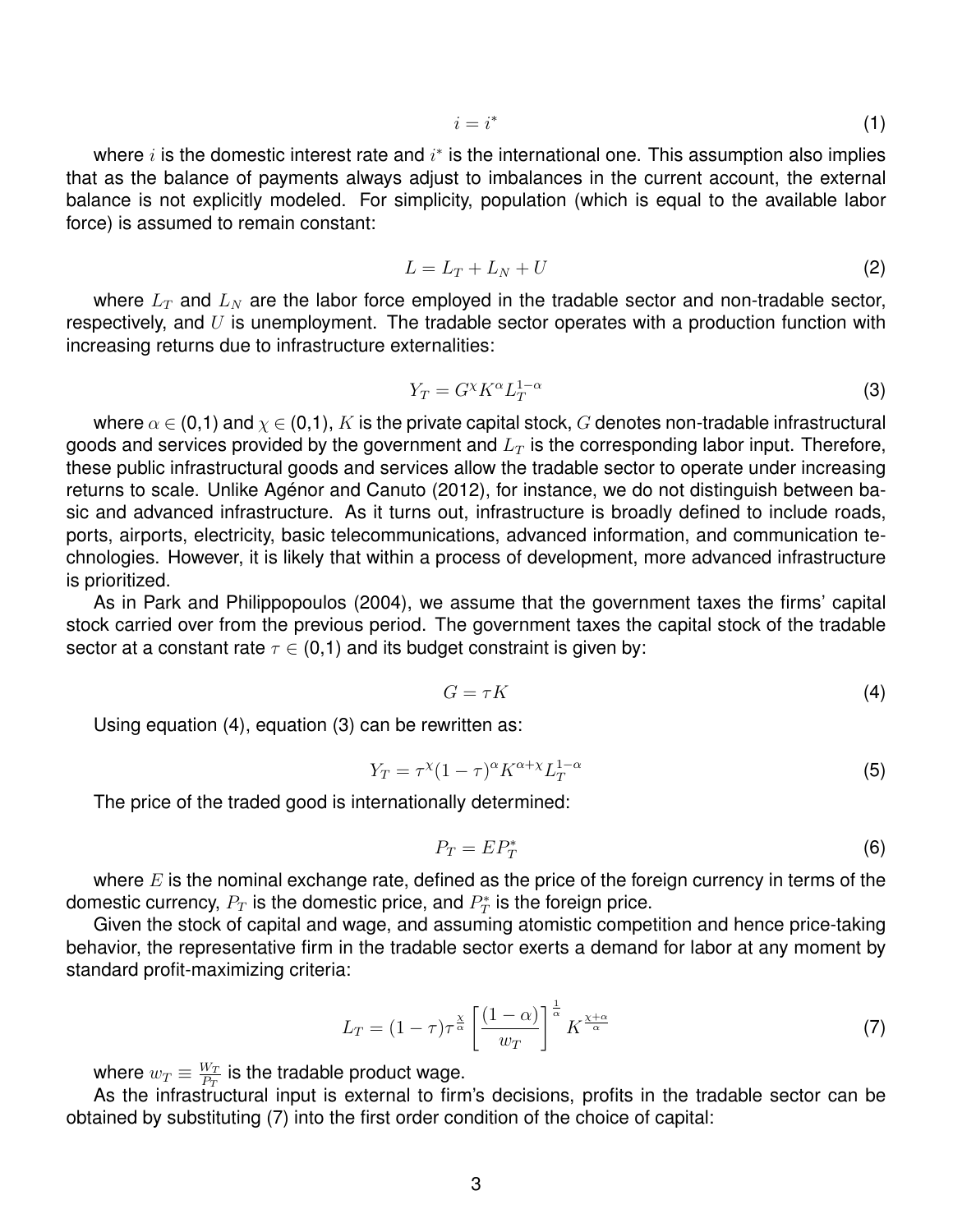$$
r = \alpha (1 - \tau) \tau^{\frac{\chi}{\alpha}} K^{\frac{\chi}{\alpha}} \left[ \frac{1 - \alpha}{w_t} \right]^{\frac{1 - \alpha}{\alpha}}
$$
 (8)

The non-traded good is produced under conditions of non-increasing returns and its price is locally determined. Assuming a typically low capital intensity in this sector, we consider a simple production function with labor as the only input. As a first approximation, we neglect the effects of infrastructure in the non-tradable sector to facilitate the understanding of the various effects of this policy. It can be assumed in this case that the government prioritizes investment in ports and airports, which have negligible effects over non-tradable products. Later on this assumption will be relaxed and the effect of infrastructure in this sector will be considered. Formally:

$$
Y_N = BL_N^{\sigma} \tag{9}
$$

where B is a fixed factor and  $\sigma \in (0,1)$ . The demand for labor in this sector arises from profit maximization by the owners of the fixed factor. Hence:

$$
L_N = \left[\frac{\sigma B}{w_N}\right]^{\frac{1}{1-\sigma}}
$$
\n(10)

where  $w_N \equiv \frac{W}{P_N}$  $\frac{W}{P_N}$  is the non-tradable product wage.

Considering a Cobb-Douglas utility function, consumers maximize consumption such that the relative private consumption is:

$$
\frac{C_T}{C_N} = \frac{\phi}{1 - \phi} \left( \frac{P_N}{P_T} \right) \tag{11}
$$

where  $\phi \in (0,1)$  and 1 -  $\phi$  are the share of consumers' income spent on tradable and non-tradable goods, respectively.

Assuming that workers do not save while capitalists in the tradable sector and owners of the fixed factor in the non-tradable sector save a share  $s$  of their profits and rents, we can set the following goods market equilibrium condition:

$$
P_N C_N + P_T C_T = W(L_T + L_N) + (1 - s)r(1 - \tau)K + (1 - s)\Pi_N
$$
\n(12)

where W is the nominal wage and  $\Pi_N$  are the rents of the owners of the fixed factor B. Since we do not distinguish between importables and exportables, depending on the balance between domestic production and demand, the country either will be an exporter or importer of the traded good. Also, since non-tradables are used only for domestic consumption, the market equilibrium condition requires that output equal expenditure:

$$
Y_N = C_N \tag{13}
$$

#### **3 Dynamic Behavior**

The rate of capital accumulation is assumed to be a positive function of the profit rate minus the cost of finance, given by  $i$ , and depreciation,  $\delta$ :

$$
\hat{K} = r - (i + \delta) \tag{14}
$$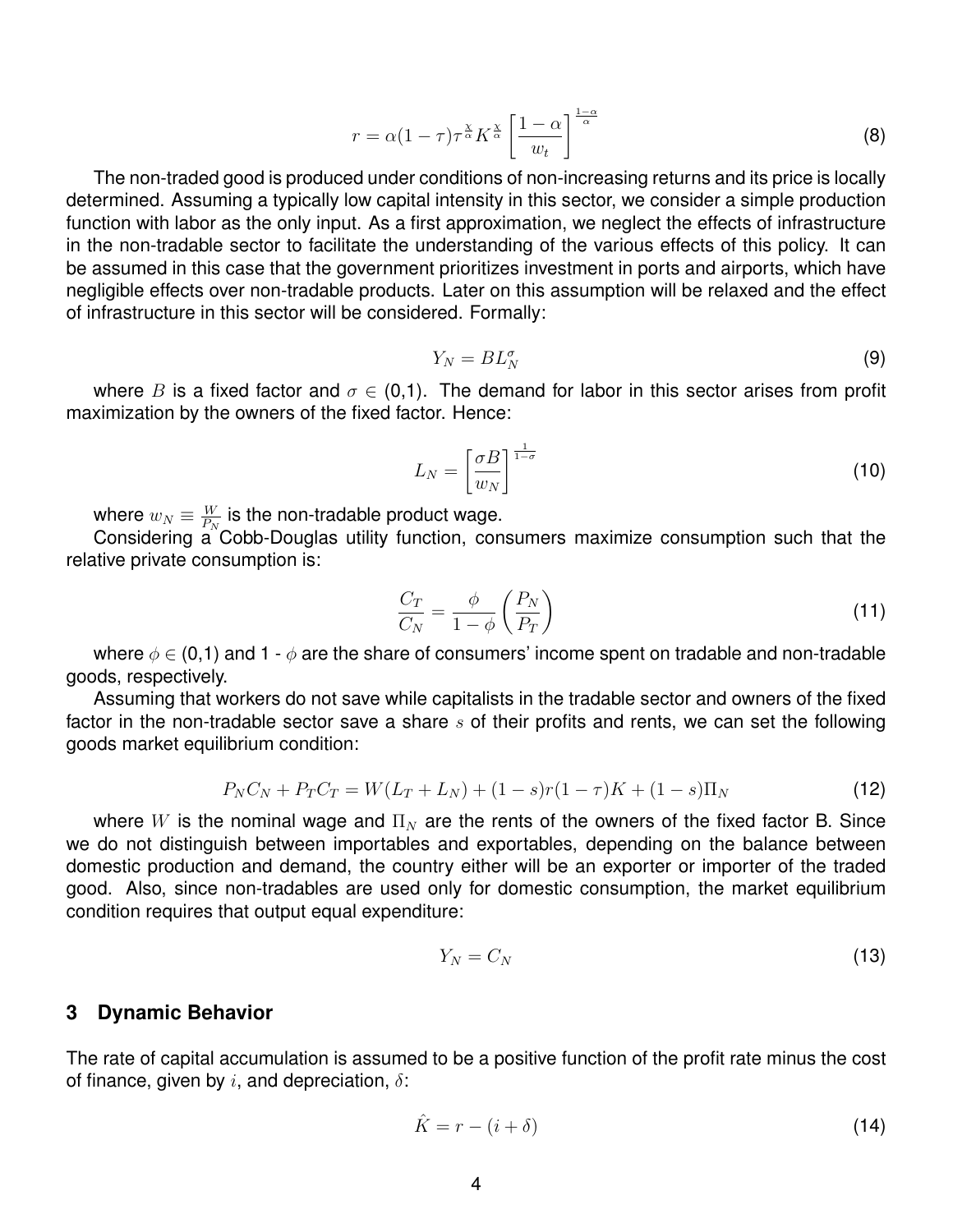where a hat ( $\hat{ }$ ) represents proportionate rates of growth.<sup>2</sup> Note that domestic savings need not equal domestic investment, as determined by equation (14). It is assumed, thus, that capital is internationally mobile.

Substituting (8) into (14), we have:

$$
\hat{K} = \alpha (1 - \tau) \tau^{\frac{\chi}{\alpha}} K^{\frac{\chi}{\alpha}} \left[ \frac{1 - \alpha}{w_t} \right]^{1 - \alpha} - (i + \delta)
$$
\n(15)

Wages are defined through a bargaining process between workers (from both sectors and with the same aspirations) and capitalists, which is represented by workers' demand for a desired wage. Workers demand wages as a result of both expectations about inflation and the difference between the prevailing wage and the desired one, according to the following equation (Lima and Porcile, 2010):

$$
\hat{W} = \frac{w^d - w}{w} + \hat{P}^E \tag{16}
$$

where  $w^d$  is workers' desired real wage,  $\frac{W^d}{P}$ ,  $w\,=\, \frac{W}{P}$  $\frac{W}{P}$ ,  $P = P_T^{\phi} P_N^{1-\phi}$  and the superscript  $E$  means "expected". The desired wage is defined endogenously as a result of variations in the rate of employment:

$$
w^d = m(1 - e)^{-\xi} \tag{17}
$$

where, assuming  $L = 1$ , e is the rate of employment  $(L_T + L_N)$ ,  $\xi \in (0,1)$ , and m is a positive constant which reflects labor market regulations (such as collective negotiations, degree of unionization, unemployment benefits, and minimum wages). For instance, a higher (lower) minimum wage increases (decreases) the desired wage.

Price expectation is given by the weights of tradable and non-tradable prices in the private consumption basket. Since  $P_T$  is given and E is fixed, expected inflation (which is assumed to be equal to the actual inflation rate) is proportional to non-tradable prices inflation:

$$
\hat{P}^E = (1 - \phi)\hat{P}_N \tag{18}
$$

As  $P_N\equiv \frac{W}{w_N}$  $\frac{W}{w_N}$  by denifition, we have:

$$
\hat{P}_N = \hat{W} - \hat{w}_N \tag{19}
$$

Substituting from equations (16)-(19), we have (see appendix A):

$$
\hat{W} = \frac{1}{\rho \phi} \left\{ \frac{w^d - w}{w} - (1 - \phi) \left[ \frac{(\alpha + \chi)(\sigma - 1)}{\alpha} \hat{K} \right] \right\}
$$
\n(20)

where  $\rho \equiv \left[1 - \frac{(1-\phi)(\sigma-1)}{\phi \alpha} \right] > 0.$ 

From (15) is clear that  $\hat{K}$  increases with  $K$  and falls with  $w_T$ , thus we need to focus on the first term in the right-hand side of (20).<sup>3</sup> We know from (22) and (7) that  $L_T$  and  $L_N$  increase with  $K$  and

<sup>&</sup>lt;sup>2</sup>A possible extension of the model is to make physical capital depreciation a function of the investment in infrastructure. Better conditions of roads and a stable supply of energy are clear examples of how infrastructure can reduce depreciation. In the simple case in which depreciation is a linear and negative function of infrastructure, this extension does not change the following qualitative results.

<sup>&</sup>lt;sup>3</sup>As  $P_T$  is assumed constant,  $\hat{W}$  =  $\hat{w}_T$  at any point in time. We can thus use both terminologies to define the dynamic equation for wages.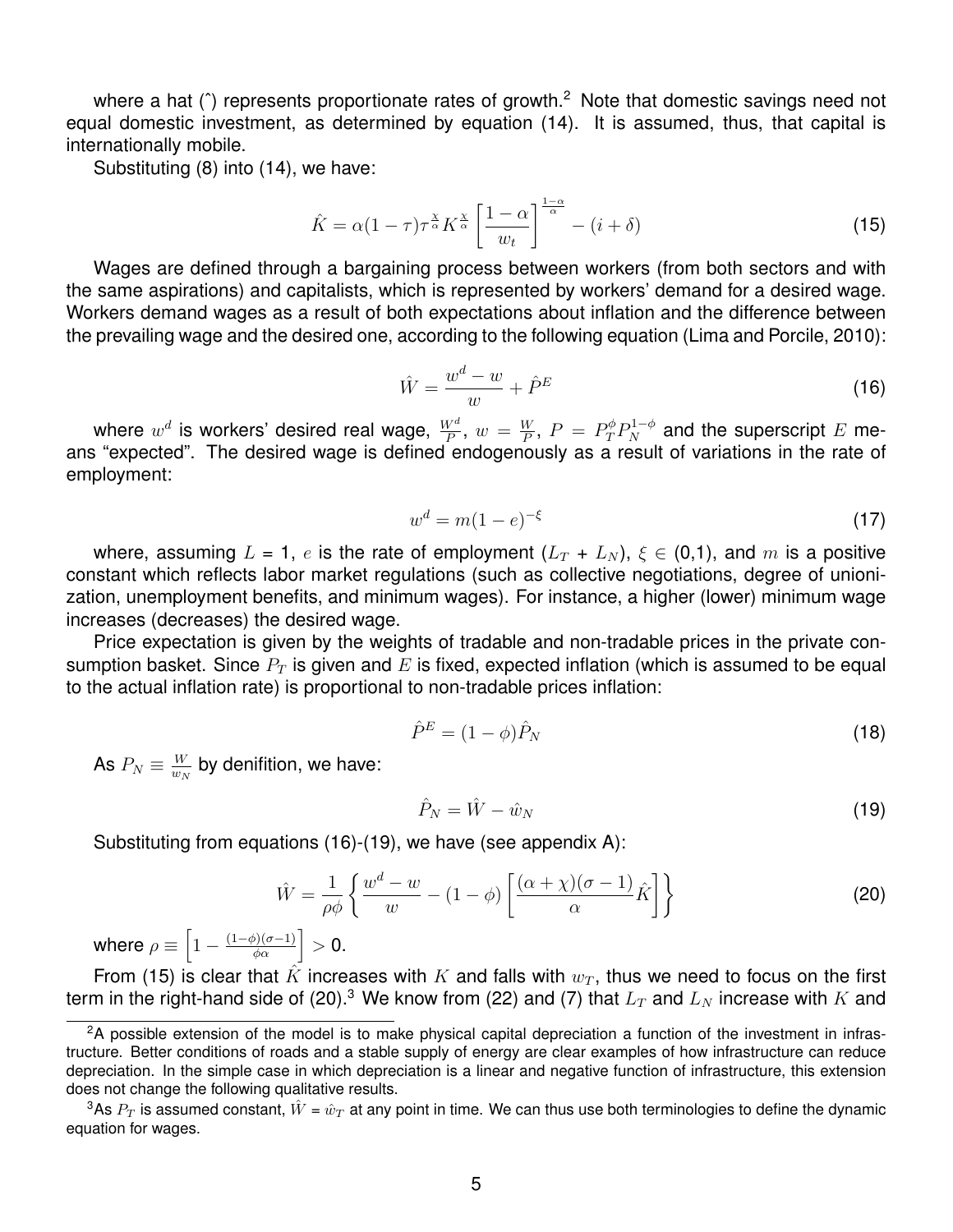

Figura 1: Model in (lnW,lnK) space

fall with  $w_T.$  Thus, the employment rate  $e$  varies positively with K and negatively with  $w_t.$  Finally, we know from (30) that  $w_N$  varies negatively with K and positively with  $w_T$ . As a result, the desired wage varies positively with K and negatively with  $w_T$ .

Equations (15) and (20) form a two-dimensional system of autonomous differential equations, which we present below in a reduced form. While the derivation of the  $\hat{K} = 0$  locus is straightforward, appendix B presents the derivation of the  $\hat{W} = 0$  locus. An important condition for multiple equilibria is to have a relatively small effect of infrastructure, otherwise the trajectory would be explosive (see appendix C for more details). Our subsequent discussion assumes that all conditions for multiple equilibria are met.

$$
\hat{K} = f(K, W; \tau)
$$

$$
\hat{W} = g(K, W; \tau)
$$

where  $f_K > 0$ ,  $f_W < 0$ ,  $g_K > 0$ ,  $g_W < 0$ .

Figure 1 shows the phase diagram with its two steady states (besides equilibrium point A where  $K$ = 0), represented by equilibrium points B and C. Equilibrium point B is a steady state of low stock of capital and, therefore, low per capita income, while equilibrium point C has a higher stock of capital. Equilibrium point B is a saddle point, with the positively sloped saddle path dividing the plane in two regions. To the left of the saddle path the behavior of the system is moving this economy towards equilibrium point A, while at any point at the right of the saddle path the economy is moving towards equilibrium point C, which is stable. It is only in the case that the economy happens to be exactly in the saddle path that it will be moving towards equilibrium point B.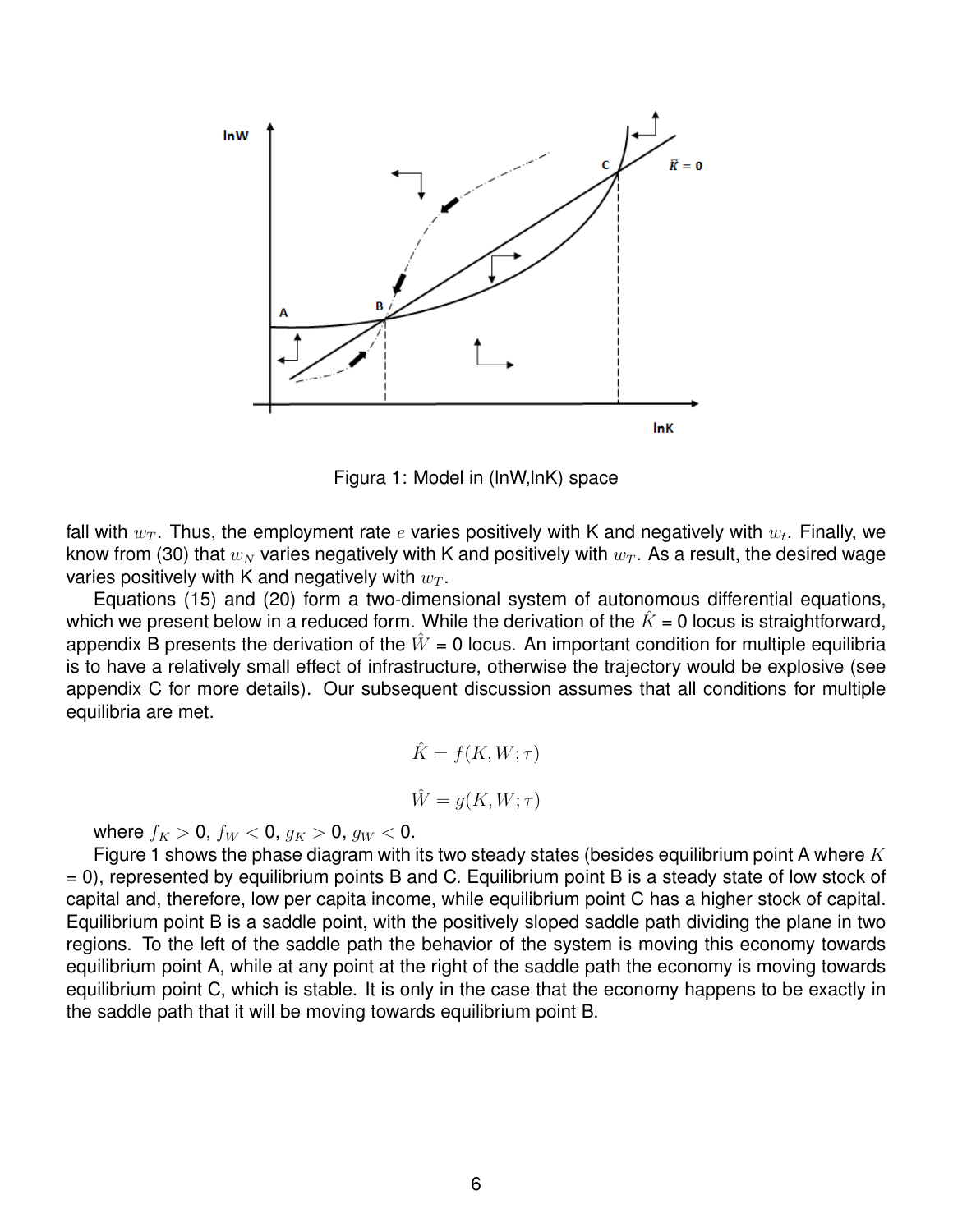

Figura 2: Exchange rate policy

### **4 The role of exchange rate policy and the importance of infrastructure**

## **4.1 The role of exchange rate policy**

An exchange rate policy puts a downward pressure on real wages in the short-run, which promotes the expansion of the tradable sector via price incentives. In the medium run, this high profitability in the tradable sector promotes higher investment, which increases  $K$ . An increase in  $K$  brings in a positive feedback through  $G$ , which induces a virtuous cycle between productivity increases and the desire to invest. However, as a result of this process, the absorption of workers by the tradable sector rises. This higher demand for labor by the tradable sector reduces the relative supply of nontradable goods and increases the bargaining power of workers, resulting in higher prices and wages. This subsequent rise in wages has a negative impact on the development process, and hence the possibility of a virtuous process depends on the forces of these ambiguous mechanisms.

Figure 2 shows a case where a devaluation moves the economy from point X to Y, shifting it from a trajectory of underdevelopment to a trajectory towards equilibrium with higher development (from the left side to the right side of the saddle path). This result is in accordance with the empirical literature (see Rodrik and McMillan 2011) in which an exchange rate policy induces a process of structural change (understood as a change towards sectors of higher productivity) in developing economies, and with the results found in Razmi et al. (2012a) and Rodrik (2008).

Resource reallocation is the main driver of this process. In parts of Africa, for instance, where the employment share of agriculture is still significant, this process could be understood as a movement from agriculture towards industry. In Latin American countries where the share of low productivity services has been increasing, the shift could be mostly from services to manufacture. In both cases, the increase in total employment correlates with increases in the overall productivity of the economy, boosting employment, investment and growth.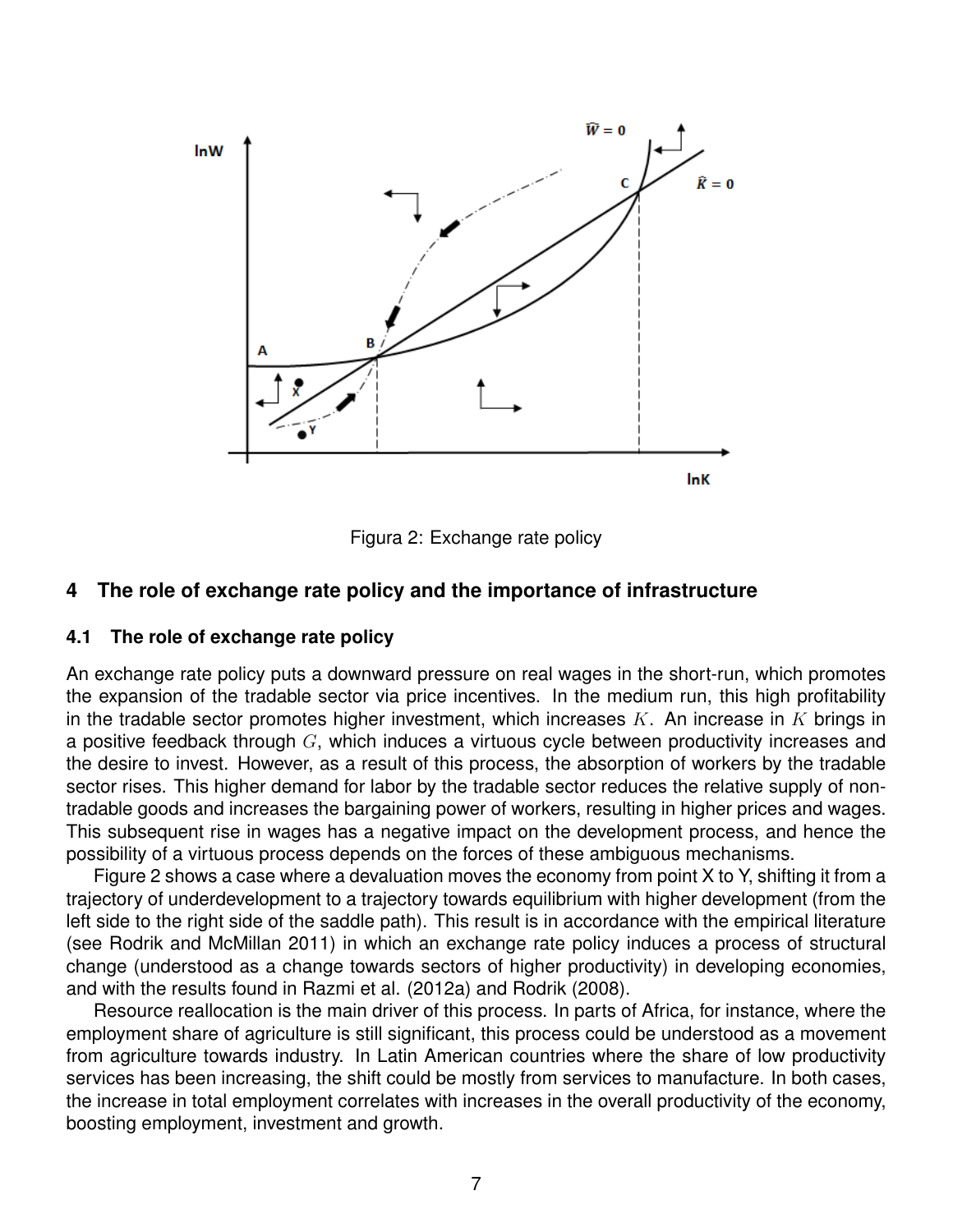

Figura 3: Exchange rate policy: the case of an insufficient devaluation

But a feasible devaluation is not necessarily successful. Excessive devaluation might affect the credibility of the fixed exchange rate and, additionally, has a high reversion due to rapid pass-through on non-tradable prices and wages, which is in accordance with the results of Taylor et al. (2001).<sup>4</sup> These asymmetries in terms of the size of the devaluation may result from "menu costs"associated with changing prices: small exchange rate variations can be absorbed by firms and only changes exceeding a threshold are passed through prices (see Aron et al. 2014 for a survey of exchange rate pass-through studies).

Figure 3 shows a case in which a feasible devaluation is not sufficient. Suppose a country situated at point X, on the left of the saddle path. A devaluation moves the economy to point Y. In contrast to the preceding case, despite an initial stimulus, the spur in capital accumulation and the productivity gains would not last long enough to induce a process of steady development. Our next step is to understand how different investment rates in infrastructure as a complementary policy to exchange devaluation can change this result.

#### **4.2 The role of infrastructure**

Suppose again an economy situated at point X and represented by the black isoclines in Figure 4. As in the previous case, a devaluation shifts this economy to point Y, still in the trajectory of total underdevelopment. Let us now assume that this economy raises its investment in infrastructure (a higher  $\tau$ ). As we can see from equation (15), the rate of capital accumulation is an inverted U-shaped function in  $\tau$  which, as it can be checked, has a maximum at  $\tau = \frac{\chi}{\alpha + \tau}$  $\frac{\chi}{\alpha+\chi}$ . We assume herein that any

<sup>4</sup>A devaluation can alter the inflationary expectations of the public. If credibility is lost, private agents will expect that the Central Bank will deviate again from its exchange rate commitment, triggering an inflationary cycle. Additionally, in the case of significant inflationary pressures, a policy response (a further devaluation) may hinder the process, as pointed out by Rapetti (2013, p.18): "in a context in which nominal devaluations instead of generating a RER depreciation lead to rises in domestic prices, engaging in further devaluations is likely to accelerate the rate of inflation".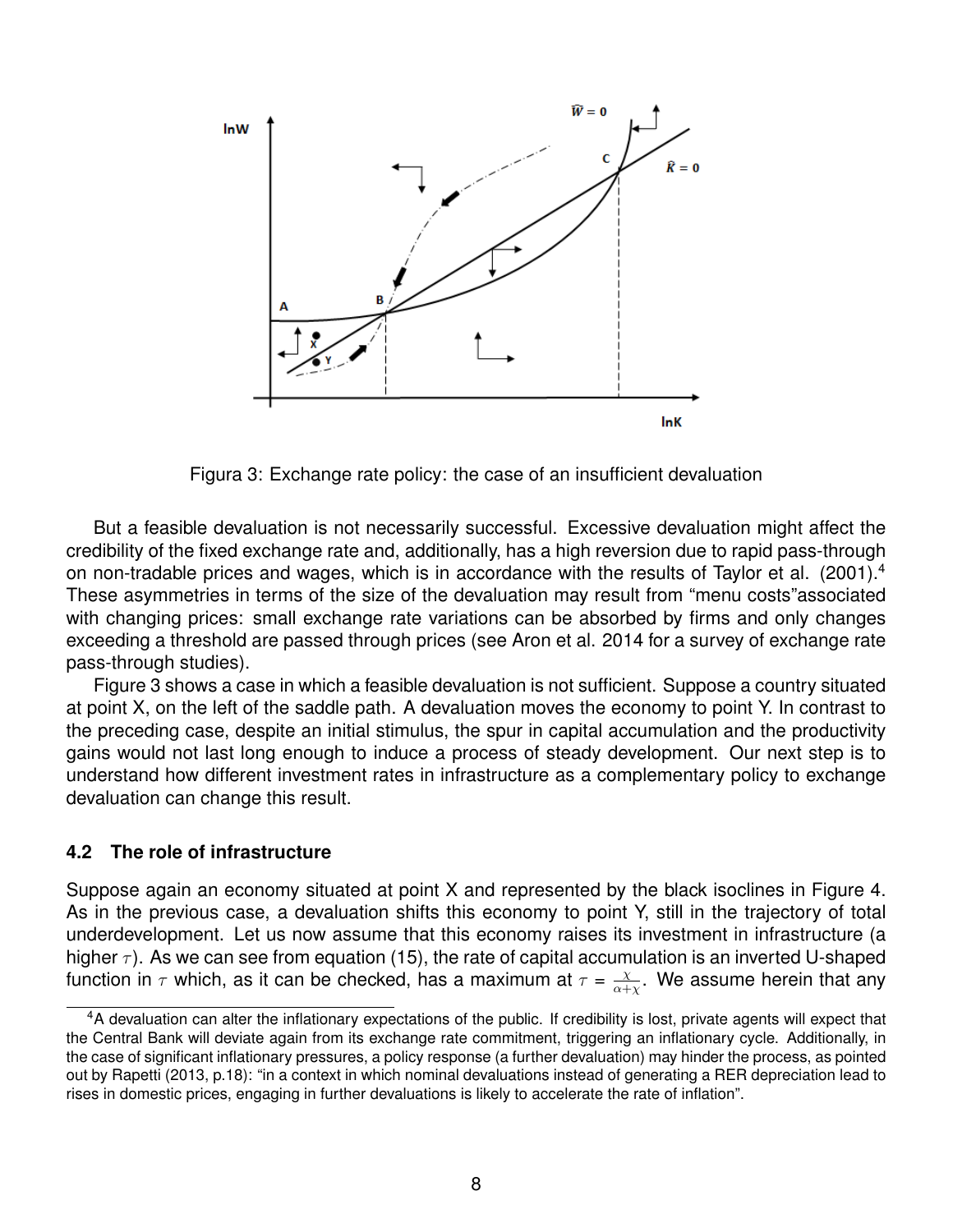

Figura 4: The role of infrastructure

change in  $\tau$  takes place with  $\tau$  remaining to the left of such maximum value.<sup>5</sup> Thus, any increase in  $\tau$  induces an upwards shift in the isocline  $\hat{K} = 0$ . Another important assumption concerns the shift in the  $\hat{W}$  = 0 isocline, which also shifts upwards. In order to ensure that this shift does not eliminate the positive effect of  $\tilde{K} = 0$ , we must assume that  $\xi$  is not too large and that the share of tradables in private consumption is sufficiently large, as already assumed. In Figure 4, the upward shift of isoclines  $\hat{W}$  = 0 and  $\hat{K}$  = 0 is represented by the dashed red isoclines.

Note that in this case point Y lies in the trajectory of higher development (on the right side of the new saddle path) and thus the feasible devaluation is sufficient to bring a process of development as a result of the complementarity between the exchange rate and infrastructure policies. The intuition for the complementarity between theses policies is straightforward. A higher investment in infrastructure provides higher productivity for the tradable sector, which then requires a lower devaluation in order to expand. An increase in  $\tau$  provides a better productive environment for the economy, which increases production possibilities. In this new environment, the odds of an exchange rate policy succeeding are higher, and this is so also because a lower devaluation reduces the exchange rate pass-through to prices and wages, which could undo the positive impact of the currency devaluation.

On the other hand, the financing of infrastructure is a challenge for most developing economies, especially in this environment. Rapetti (2013) shows how the implementation of domestic demand policies, including the reduction of government spending, can be important to accomplish a successful exchange rate policy. The right balance between types of expenditure must be found, opting

<sup>&</sup>lt;sup>5</sup>In our setting, taxation favors tradable sector firms up to a maximum value. Under this assumption, there is not a political economy constraint, which introduces two questions. The first one is why the private sector itself does not supply infrastructure, while the second question is why the government is not able to tax optimally. The former question can be answered by appealing to a typical free rider problem, in which the provision of a public good will not be optimal in the presence of free riders. As for the second question, a possible constraint that prevents the government from choosing the ideal tax is the existence of imperfect information, which is a plausible assumption for developing economies with poor data and a lack of skilled government officials. Under these circumstances, we assume that the government is not capable to optimize taxation. In a more inclusive model in which workers and owners of the fixed factor are taxed as well (which we opted for not taxing for the sake of simplicity), political economy constraints may emerge.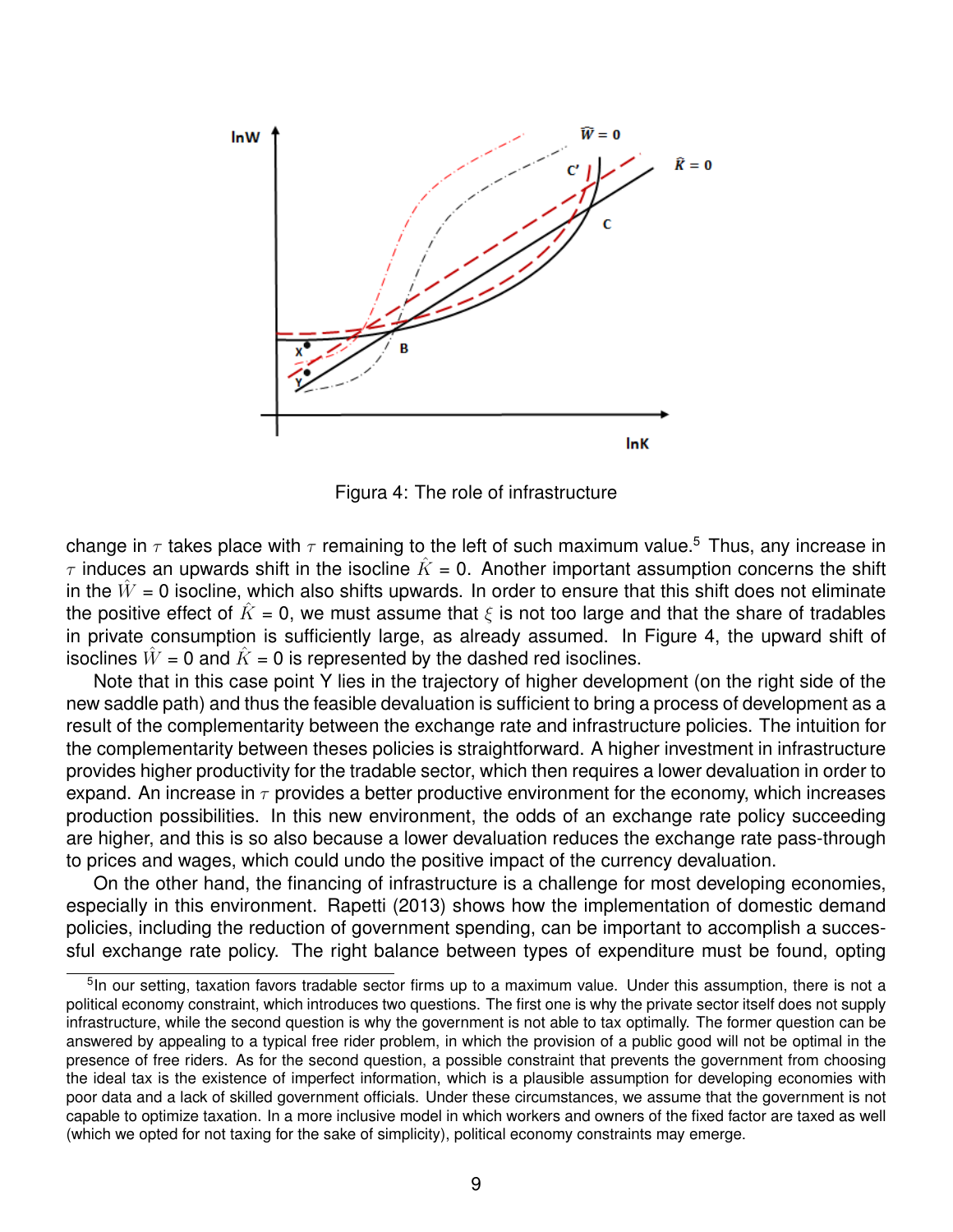

Figura 5: Infrastructure policy separately

for the reduction in non-productive expenditure. Moreover, a greater involvement of private investors can mitigate such problems. In this sense, the increasingly popular public-private partnership is a good prospect, as it can divert resources and efficiency patterns of the private sector to boost infrastructure finance. Additionally, as mentioned earlier, it is expected that in the process of development investment in advanced infrastructure is prioritized. In fact, the scarcity of investment of this type can lock an economy in a middle-income trap (see Agénor and Canuto 2012).

Even though we have focused on the complementarity of infrastructure and exchange rate policies, we could also consider infrastructure policy separately. In fact, the movement towards point C can be achieved through a higher investment in infrastructure, instead of a currency devaluation (see Figure 5). In this case, there is not a shift from X to Y, but a shift upward of the isoclines  $\hat{W}=0$ and  $\hat{K}=0$ , such that point X is now to the right of the saddle path and hence moving towards the long-run equilibrium with higher stock of capital. Similarly to the case of an insufficient devaluation, this upward movement can fail to alter positively the trajectory of the economy.

The possibility of obtaining the same results through an infrastructure policy leads one to wonder which one is the best policy. This is evidently a broad question, which we can briefly discuss from the perspective of income distribution. Both policies, when successful, lead to higher employment. However, there is a relevant difference in terms of distribution. Suppose that an economy opts for a devaluation (see Figure 3), shifting from X to Y. Note that at this point, wages are lower, and the equilibrium with higher development remains at equilibrium point C. In the case of an infrastructure policy, however, the new relevant isoclines are the dotted red ones, with which the initial real wage is the same and the equilibrium with higher development has a higher real wage (see equilibrium point C' in Figure 5). Given the possibility of choosing between policies, the exchange rate policy has worse distributive consequences. In the case of complementarity between policies, a higher investment in infrastructure has better distributive consequences.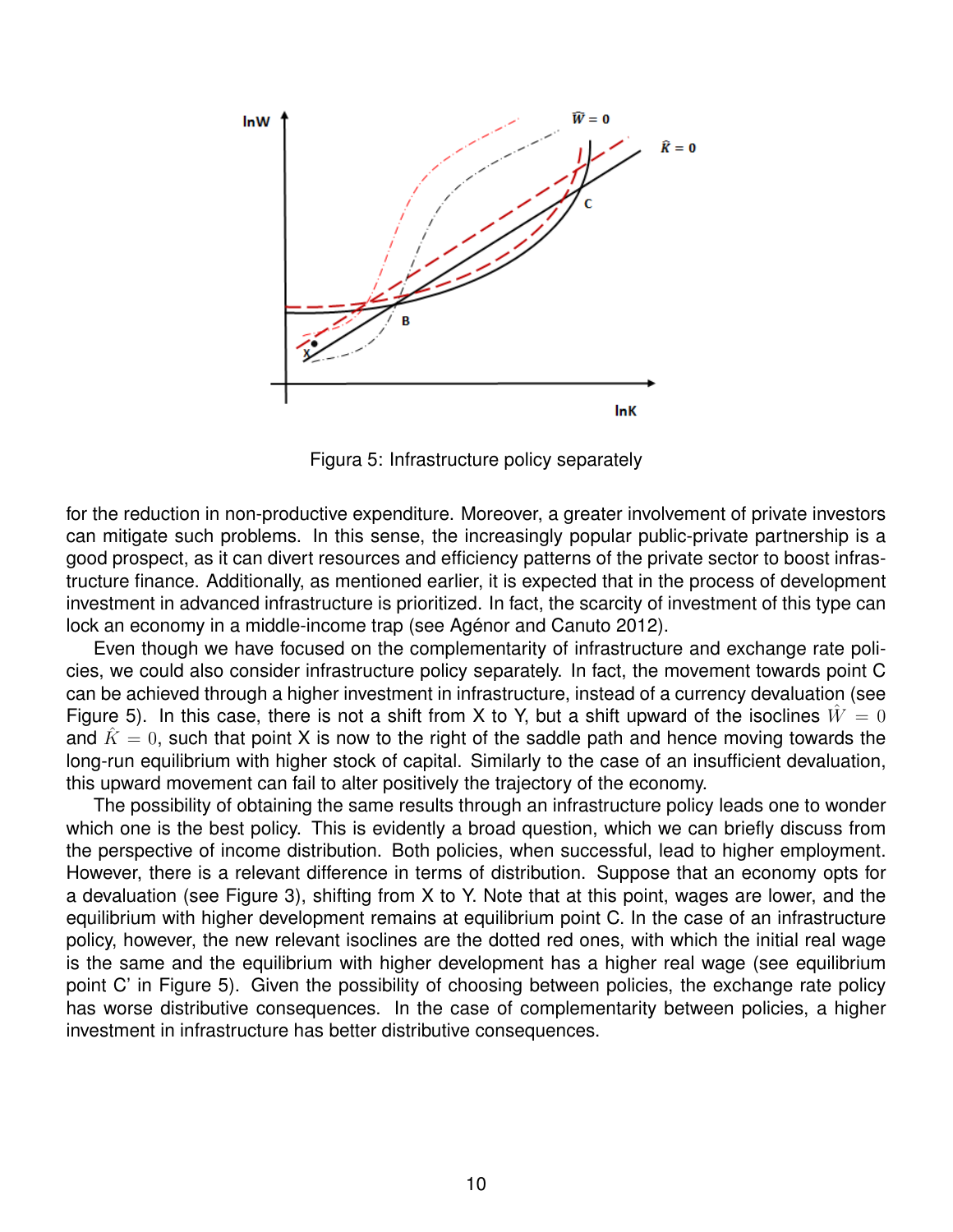

Figura 6: Infrastructure and inflation

#### **4.3 Infrastructure and inflation**

We have so far focused on the positive effects of an increase in investment in infrastructure on the productivity of the tradables sector. As seen above, the complementarity of policies can result in a successful exchange rate policy, thus leading the economy to a path of development. However, an important consequence of an appropriate supply of infrastructure is the impact on prices.

In order to preserve the simplicity of the model, let us make some further assumptions. In the baseline version, the available infrastructure does not participate in the production of the non-tradable sector. In order to further our analysis and include some effects of infrastructure on domestic prices, let us then assume an alternative production function for the non-tradable sector:

$$
Y_N = B G^{\eta} L_N^{\sigma} \tag{21}
$$

where  $\eta < \chi$  and  $\eta + \sigma < 1$ . All the other assumptions remain intact, so that we are dropping solely the assumption that infrastructure does not participate in the production of non-tradable goods. The assumption that  $\eta$  is lower than  $\chi$  is based on the fact that since the non-tradable sector does not use capital (or uses less capital, in the real world), this sector benefits less from infrastructure.

The introduction of infrastructure in the non-tradable sector changes the  $\hat{W}=0$  isocline in two different ways.<sup>6</sup> First, it changes the slope of the isocline, as represented in Figure 6 by the dashed red lines. This change is a consequence of a lower rate of inflation in the economy, since the process of development goes along with an increase in productivity of the non-tradable sector. Therefore,

$$
\frac{\chi}{1-\alpha} > \frac{(\chi+\alpha)\phi(1-\sigma) - \phi\alpha\eta}{\alpha(1-\phi) + (1-\sigma)\phi}
$$

Note also that with a higher  $\eta$  it is more likely that this condition will hold.

<sup>&</sup>lt;sup>6</sup>We can solve the model in the same way, the only difference being that now infrastructure affects the demand for labor in the non-tradable sector and hence the slope of the  $\hat{W}=0$  isocline. Mathematically, the difference is a change in equation (34), where the new condition for multiple equilibria is: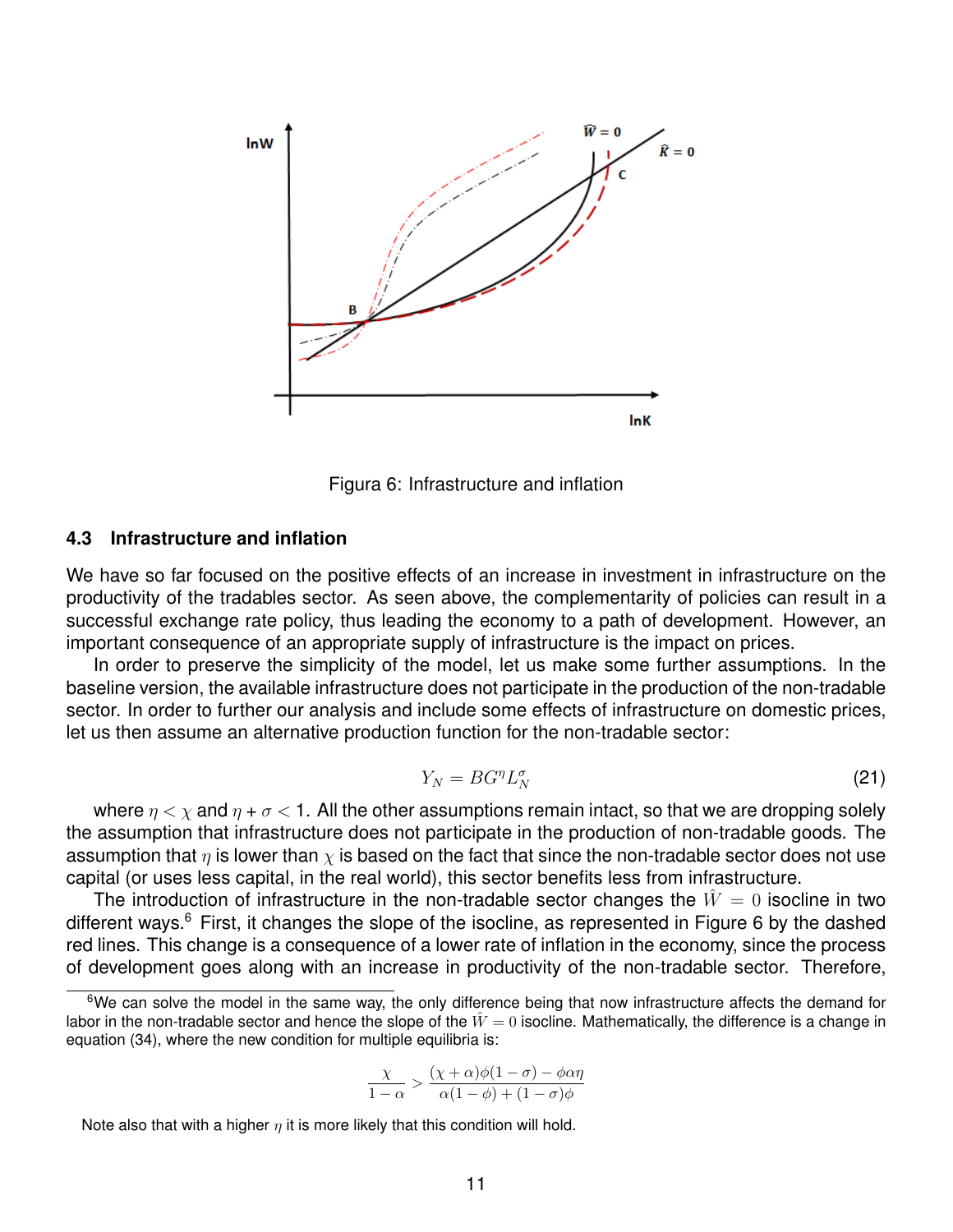the relative supply of non-tradable goods falls at a slower pace during the migration of labor force to the tradable sector. This implies not only a dynamic of lower inflation, but also a stable long-run equilibrium with higher stock of capital.

The second effect occurs when we increase the tax rate, as discussed in the previous case of complementarity of policies. Even though both isoclines will move upward as represented in Figure 4, the shift in the  $\hat{W}=0$  isocline is expectedly smaller. This result comes from the lower impact of  $\tau$ on the intercept, since now part of its effect on domestic prices is positive.

The complementarity of infrastructure should include a broad range of services that favor both tradable and non-tradable sectors. While infrastructure is important to boost productivity in the tradable sector, infrastructure is equally important to avoid a relatively lower supply of non-tradable goods resulting in inflationary pressures that erode price competitiveness. Therefore, the process of development involves avoiding the rise of a dual economy with large differences in sectoral productivities.

## **5 Summary**

As of late, a competitive exchange rate policy has been often claimed to be growth-enhancing. In fact, there is considerable empirical and theoretical support for such claims, including the relatively recent episodes of growth experienced by Asian economies. However, the literature has paid insufficient attention to the possibility that the feasibility and success of an exchange rate policy as economic growth enhancer can be improved by its coordination with supply policies.

This paper develops a dual economy model to explore the implications of different levels of infrastructure as complementary to exchange rate policy. In the model, an exchange rate devaluation favors the profitability in the tradable sector and bring the economy to the track of development. The government taxes the capital stock endowed by firms in the tradable sector and invests all the resulting tax collection towards the provision of infrastructure.

The model shows that (i) a higher investment in infrastructure results in higher productivity in the tradable sector, so that a lower currency devaluation than otherwise is required to increase the economic growth rate; (ii) a higher investment in infrastructure leads to lower inflation in the economy, since the process of development goes along with an increase in productivity in the non-tradable sector, and (iii) when there is a choice between an exchange rate policy and an infrastructure policy, one relevant issue to consider is that the latter has better distributive consequences.

All in all, the prospects for a competitive exchange rate to be both feasible and successful as a growth-enhancing development policy are improved when the exchange rate policy is pursued in conjunction with a suitable complementary infrastructure policy.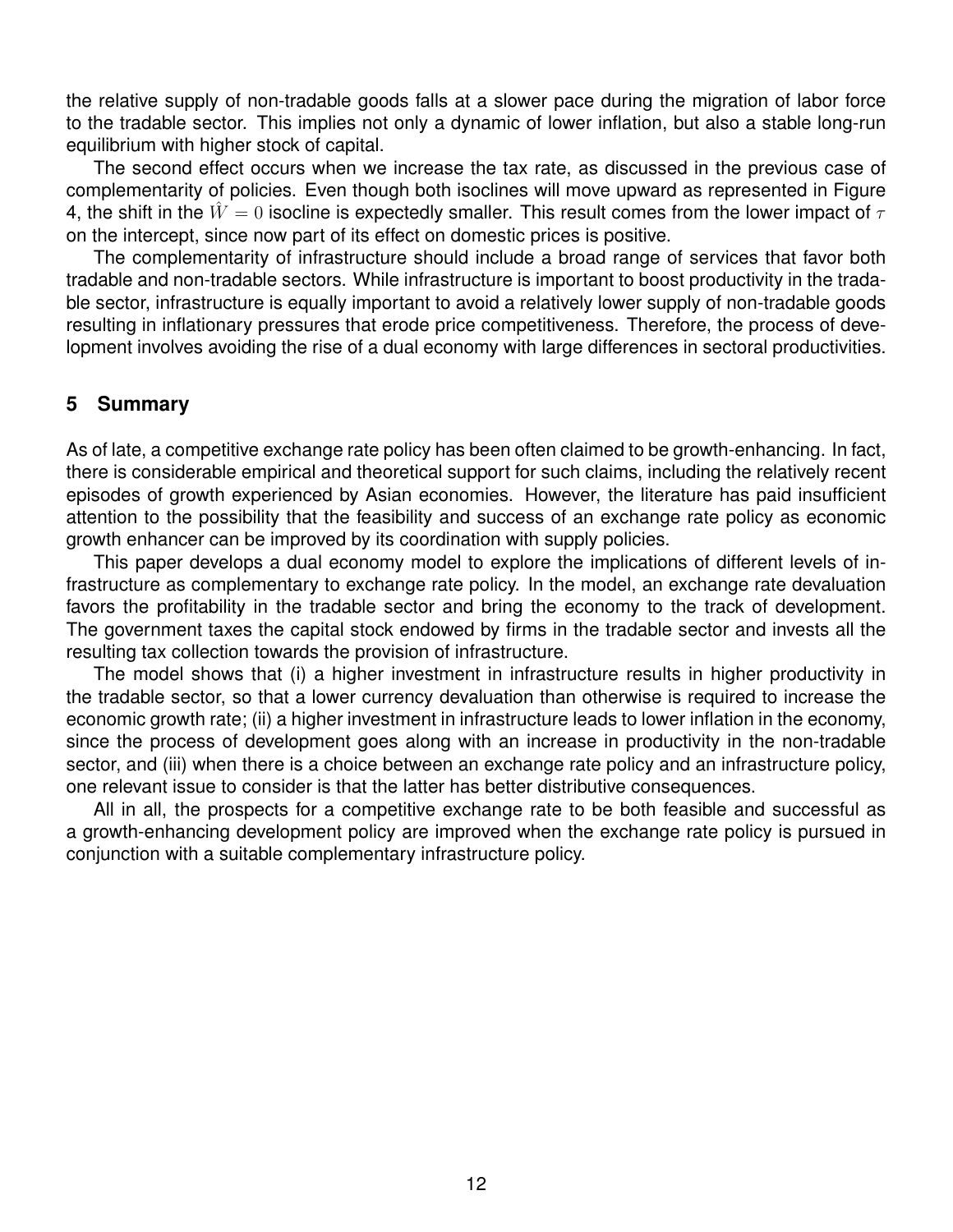## **References**

Agénor, P. (2012). Infrastructure, public education and growth with congestion costs. *Bulletin of Economic Research*, Volume 64, Issue 4, pp. 449-469

Agenor, P. & Canuto, O. (2012). Middle-Income Growth Traps. ´ *World Bank Policy Research Working Paper*, 6210.

Aron, J., Macdonald, R. & Muellbauer, J. (2014). Exchange Rate Pass-Through in Developing and Emerging Markets: A Survey of Conceptual, Methodological and Policy Issues, and Selected Empirical Findings, *The Journal of Development Studies*, 50:1, 101-143

Aschauer, D. A. (1989a). Is Public Expenditure Productive? *Journal of Monetary Economics*, 23 (2): 117-200.

Aschauer (1989b). Public investment and productivity growth , Working Paper Series, Macroeconomic Issues, *Federal Reserve Bank of Chicago*, pp. 89-113.

Barro, R. (1990). Government spending in a simple model of endogenous growth, *Journal of Political Economy*, No. 5, Part 2: The Problem of Development: A Conference of the Institute for the Study of Free Enterprise Systems (Oct., 1990), pp. S103-S125

Calderón, C. & L. Servén. (2003). The Output Cost of Latin America's Infrastructure Gap. In W. Easterly and Servén, Eds., The Limits of Stabilization: Infrastructure, Public Deficits and Growth in Latin America, pp. 95-118. *Stanford University Press*, Palo Alto, CA and the World Bank, Washington D.C.

ECLAC. (2001). Una Década de Luces y Sombras: América Latina y el Caribe en los Años Noventa, *Alfaomega*, Bogota. ´

Gala, P. (2008). Real exchange rate levels and economic development: theoretical analysis and econometric evidence. *Cambridge Journal of Economics*, 32 (2), 273-288.

Glomm, G. & Ravikumar, B. (1994). Public investment in infrastructure in a simple growth model. *Journal of Economic Dynamics and Control*, 18(6), 1173-1187.

Glüzmann, P. A., Levy-Yeyati, E., & Sturzenegger, F. (2012). Exchange rate undervaluation and economic growth: Díaz Alejandro (1965) revisited. *Economics Letters*, 117(3), 666-672.

Gramlich, E. (1994). Infrastructure Investment: A Review Essay. *Journal of Economic Literature* 32 (3): 1176-96.

Hausmann, R., Pritchett, L., & Rodrik, D. (2005). Growth accelerations. *Journal of Economic Growth*, Springer, Vol. 10, No. 4, pp. 303-329.

Hirschman, A. (1961). La estrategia del desarrollo económico. *Yale University Press*, New Haven.

Johnson, S., Ostry, J. & Subramanian, A. (2006). Levers for Growth: Policy Lessons from Earlier Bouts of Growth in Developing Countries, *Finance and Development* (March), pp. 28-32.

Lewis, A. (1979). Lecture to the memory of Alfred Nobel, December 8, 1979 in *Nobel Lectures, Economics* 1969-1980, Ed. Assar Lindbeck, World Scientific Publishing Co., Singapore, 1992. [acessed on 10 Jun. from http://www.no belprize.org/nobel prizes/economic-sciences/laureates/1979/lewislecture.html]

Lima, G.T. & Porcile, G., (2010). Real exchange rate and elasticity of labour supply in a balance-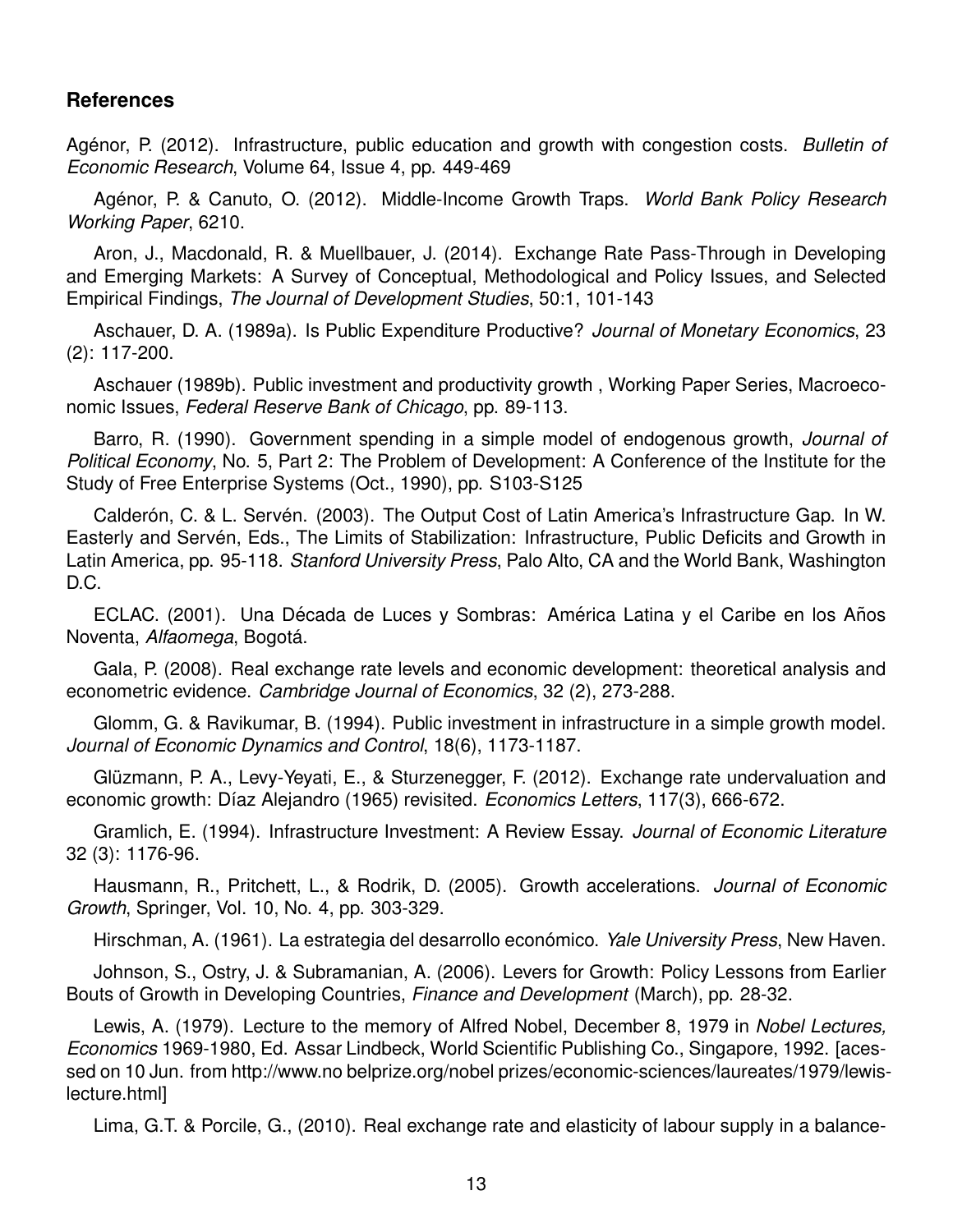of-payments-constrained macrodynamics. *Cambridge Journal of Economics*, 34(6), 1019-1039.

Lima G.T. & Porcile, G. (2013). Economic growth and income distribution with heterogeneous preferences on the real exchange rate, *Journal of Post Keynesian Economics*, M.E. Sharpe, Inc. vol. 35(4), pages 651-674, July, 2013.

Munnell, A. (1992). Policy watch: infrastructure investment and economic growth. *The Journal of Economic Perspectives*, 6(4): 189-198.

Nurkse, R. (1953). Problems of Capital Formation in Underdeveloped Countries *Oxford University Press*.

Park, H., & Philippopoulos, A., "Indeterminacy and Fiscal Policies in a Growing Economy," *Journal of Economic Dynamics and Control* , 28 (January 2004), 645-60

Perrotti, D, & Sánchez, R. (2011). La brecha de infraestructura en América Latina y el Caribe, *Recursos Naturales e Infraestructura Series*, No. 153 (LC/L.33 42- P/E), Santiago, Chile, Economic Commission for Latin America and the Caribbean (ECLAC).

Rapetti, M. (2013). Macroeconomic Policy Coordination in a Competitive Real Exchange Rate Strategy for Development, *Journal of Globalization and Development*, 3 (2), pp. 1-31, 2013.

Razmi, A., Rapetti, M, & Skott, P. (2012a). The Real Exchange Rate and Economic Growth: Are Developing Countries Different? *International Review of Applied Economics*, 26(6), pp. 735-753, 2012

Razmi, A., Rapetti, M, & Skott, P. (2012b). The real exchange rate and economic development, Structural Change and Economic Dynamics, *Elsevier*, vol. 23(2), pp. 151-169.

Rivas, L. (2003). Income taxes, spending composition and long-run growth. *European Economic Review*, 47(3), 477-503.

Rodrik, D. (2008). The Real Exchange Rate and Economic Growth. Brookings Economic Studies Program, The Brookings Institution, vol. 39 (2 (fall)), pp. 365-439.

Rodrik, D & McMillan, M. (2011). Globalization, Structural Change and Productivity Growth. *NBER Working Papers* 17143, National Bureau of Economic Research, Inc.

Rosenstein-Rodan, P.N. (1957). "Notes on the Theory of the 'Big Push,'"(Cambridge, Mass.: MIT Center for International Studies, 1957), reprinted in Economic Development for Latin America, Proceedings of a conference held by the International Economic Association, Howard S. Ellis, ed. (London: Macmillan, 1961); as editor, *Capital Formation and Economic Development* (Cambridge, Mass.: MIT Press, 1964);

Taylor, M.P., Peel, D.A. & Sarno, L. (2001). Nonlinear Mean-Reversion in Real Exchange Rates: Toward a Solution to the Purchasing Power Parity Puzzles, *International Economic Review*, Vol. 42, No. 4, pp. 1015-1042

Turnovsky, S. J., & Fisher, W. H. (1995). The composition of government expenditure and its consequences for macroeconomic performance. *Journal of Economic Dynamics and Control*, 19, 747-786.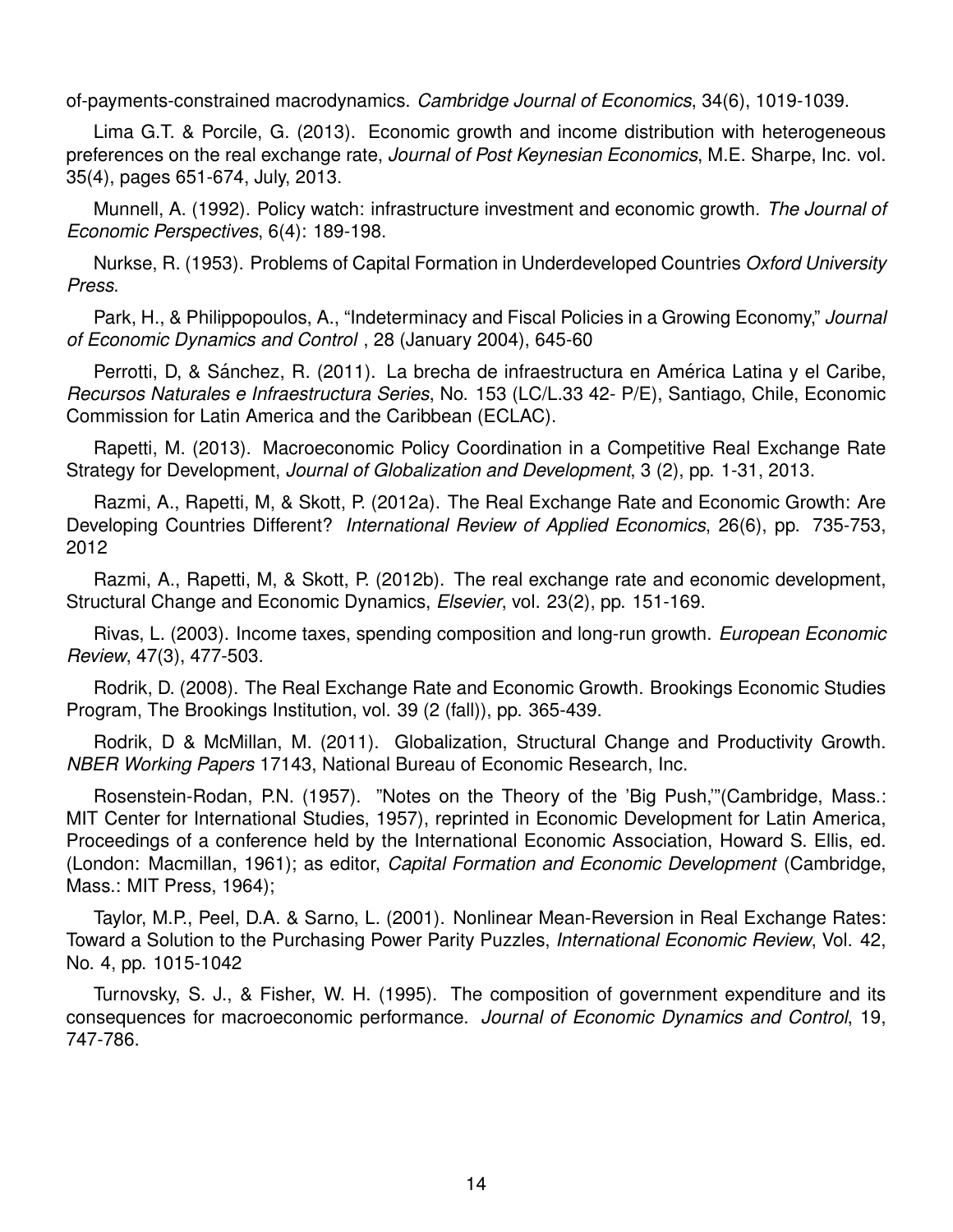## **Appendix A**

In order to find the wage locus, we first have to express  $L_N$  as a function of  $L_T$ . Using equation (12), along with substituting from (11) and defining profits and rents as a function of wages, we obtain:

$$
\frac{P_N C_N}{1-\mu} = W(L_T + L_N) + (1-s)(1-\tau_T)\frac{\alpha}{1-\alpha}WL_T + (1-s)\frac{1-\sigma}{\sigma}WL_N
$$
\n(22)

Substituting from (9) and imposing the market clearing condition from (13), we obtain:

$$
L_N = \lambda L_T \tag{23}
$$

where  $\lambda \equiv \frac{\left[\frac{1+\alpha(s\tau-s-\tau)}{1-\alpha}\right]}{\left[\begin{array}{cc} 1 & 1 \end{array}\right]}$  $\frac{1-\alpha}{\left[\frac{1}{\sigma(1-\mu)}-1\right]}$ . We now need to find  $\hat{w}_N$ . In order to find it, we recall from (8) that:

$$
w_N = \sigma B L_N^{\sigma - 1}
$$
 (24)

Substitution of (23) into (24) yelds:

$$
w_N = \sigma B \left[ \lambda (1 - \tau) \tau^{\frac{\chi}{\alpha}} \left( \frac{(1 - \alpha)}{w_T} \right)^{\frac{1}{\alpha}} K^{\frac{\chi + \alpha}{\alpha}} \right]^{\sigma - 1}
$$
 (25)

Taking natural logs, differentiating with respect to time and considering that  $\hat{W} = \hat{w}_T$  (since  $P_T$  is constant), and using equations (16)-(19), we obtain:

$$
\hat{W} = \frac{1}{\rho \phi} \left\{ \frac{w^d - w}{w} - (1 - \phi) \left[ \frac{(\alpha + \chi)(\sigma - 1)}{\alpha} \hat{K} \right] \right\}
$$
(26)

where  $\rho \equiv \left[1 - \frac{(1-\phi)(\sigma-1)}{\phi \alpha} \right] > 0.$ Substituting (17) into (26), we obtain:

$$
\hat{W} = \frac{1}{\rho \phi} \left\{ \left[ \frac{m(1-e)^{-\xi}}{w_T^{1-\phi} w_N^{\phi}} - 1 \right] - (1-\phi) \left[ \frac{(\alpha + \chi)(\sigma - 1)}{\alpha} \hat{K} \right] \right\}
$$
(27)

## Appendix B: Derivation of the  $\hat{w}_t = 0$  locus

We already know from (15) that  $\frac{\text{dlog}w_T}{\text{dlog}K}|_{\hat{K}=0}$  is positively sloped, so that we can focus on the first term of the right hand side of (27) in order to find the  $\hat{w}_t = 0$  locus. In order to do that, we must have:

$$
\frac{w^d}{w_T^{1-\phi}w_N^{\phi}} - 1 = 0
$$
\n(28)

We know from previous equations how each term of (28) varies with  $w_t$  and K. From (25) we know that  $w_N$  rises with  $w_T$  and falls with  $K.$  From (7), (23), and (17) we know that  $w^d$  rises with  $K$ and falls with  $w_T$ . Equation (28) can thus be expressed as an implicit function on K,  $w_T$  and  $\tau$ :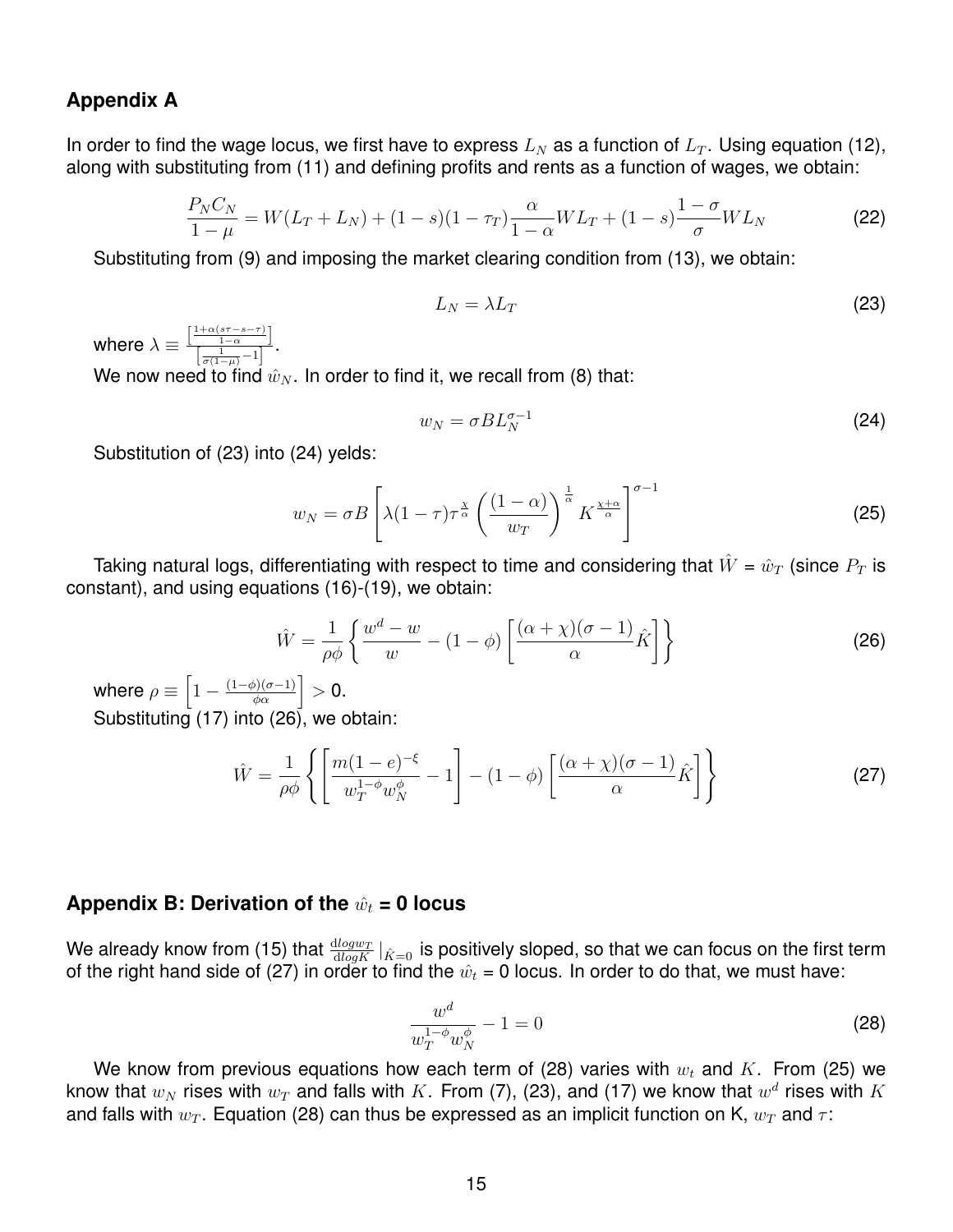$$
G(K, w_T, \tau) = w^d w_T^{\phi - 1} w_N^{-\phi} - 1 = 0
$$
\n(29)

Hence, we find that:

$$
\frac{\partial w_t}{\partial K} = -\frac{w_T^{\phi-1}[-\phi w_N^{-\phi-1} w_{N_K} w^d + w_N^{-\phi} w_K^d]}{[(\phi-1)w_T^{\phi-2} w_N^{-\phi} - \phi w_T^{\phi-1} w_N^{-\phi-1} w_{N_{w_T}}]w^d + w_T^{\phi-1} w_N^{-\phi} w_{w_T}^d} > 0 \tag{30}
$$

Since  $w_{N_K} <$  0,  $w_{N_{w_T}} >$  0,  $w_{w_T}^d <$  0, and  $w_K^d >$  0, we find that equation (30)  $>$  0, i.e., the  $w^d$  =  $w_T^{\phi-1} w_N^{-\phi}$  is positively sloped, and so it is the  $\hat{w_T}=0$  locus.

#### **Appendix C: Multiple Equilibria**

Consider first the the  $\hat{K} = 0$  locus. From (14), we know that the condition is that  $r = i + \delta$ . Substituting it into (15), taking logs and totally differentiating, we obtain:

$$
\frac{\mathrm{d} \log w_T}{\mathrm{d} \log K} = \frac{\chi}{1 - \alpha} \tag{31}
$$

To find the locus of  $w^d=w_T^{\phi-1}w_N^{-\phi},$  we need to substitute (25) and (17) into (29). Taking logs and totally differentiating,

$$
\frac{d\log K}{d\log w_T} = (\chi + \alpha) \frac{\phi(1-\sigma) + \xi \frac{e}{1-e}}{\alpha(1-\phi) + (1-\sigma)\phi + \xi \frac{e}{1-e}}
$$
(32)

Multiple equilibria will arise when these two locus intercept more than once. As we can see from (32), the locus is not constant, and in fact depends on the employment rate, as K varies. From (7) and (23) we can see how the employment rate responds to a variation in  $K$ . We thus have two cases:

(1) As  $K \to \infty$ , the locus is:

$$
\frac{\mathrm{d} \log K}{\mathrm{d} \log w_T} = \chi + \alpha \tag{33}
$$

(2) As  $K \rightarrow 0$ , the locus is:

$$
\frac{\mathrm{d} \log K}{\mathrm{d} \log w_T} = (\chi + \alpha) \frac{\phi(1 - \sigma)}{\alpha(1 - \phi) + (1 - \sigma)\phi} \tag{34}
$$

For the first case, the slope of  $w^d=w_T^{\phi-1}w_N^{-\phi}$  will be greater than  $\hat{K}$  = 0 if and only if:

 $x + \alpha < 1$ 

In the latter case, already assuming the previous condition, the slope of  $w^d = w_T^{\phi-1} w_N^{-\phi}$  will be smaller than that of  $\hat{K} = 0$  if:

$$
\frac{\chi}{1-\alpha} > \frac{\phi(1-\sigma)}{\alpha(1-\phi) + (1-\sigma)\phi}
$$

The first condition states that the positive effect of infrastructure needs to be modest, otherwise the model dynamic would be explosive. The second condition, similarly to the model in Rapetti